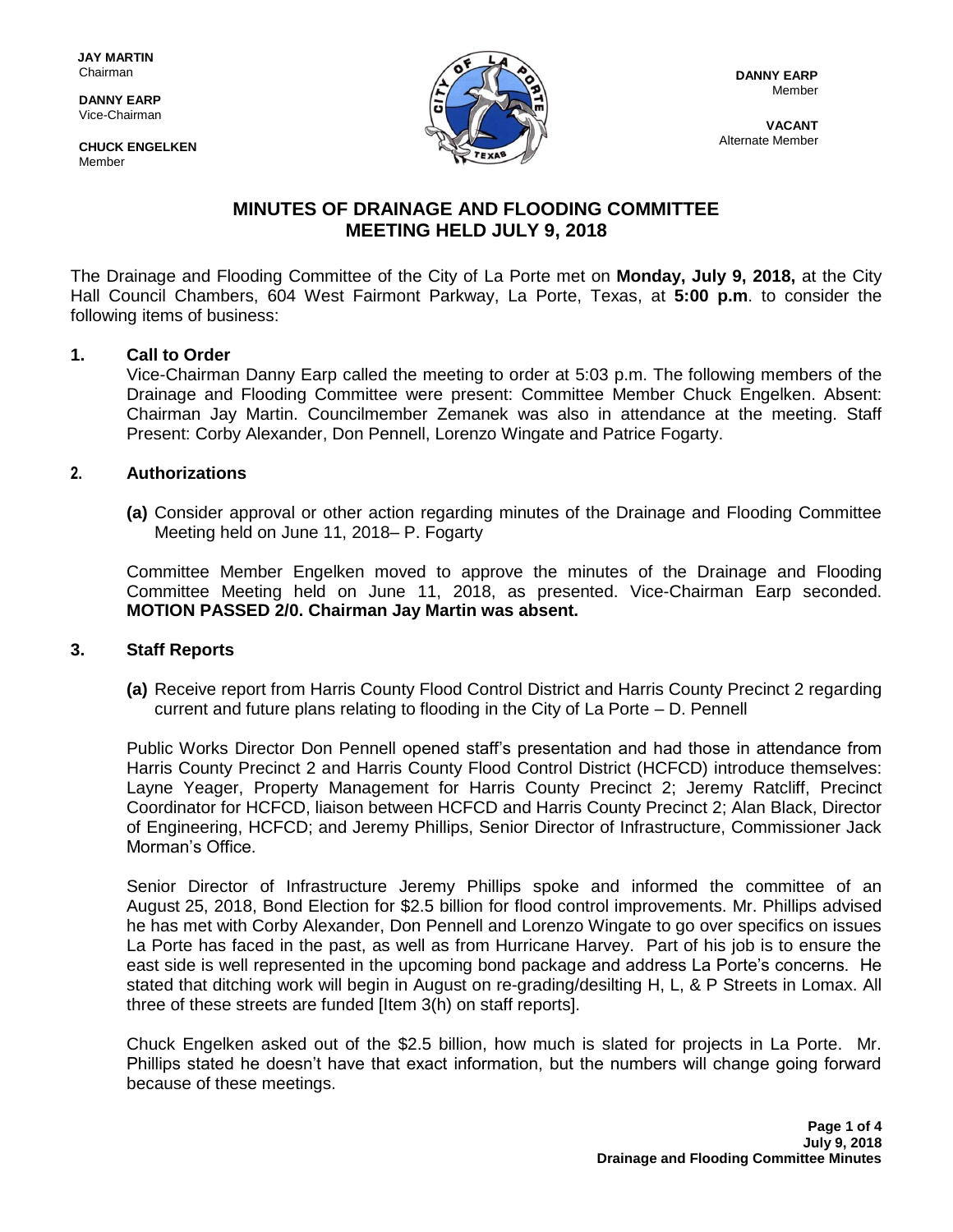Vice-Chairman Earp brought up an issue when it was raining really hard a few days ago, he checked on the area of the detention pond on Sens Road. He stated the house on the north side of that intersection – the one like a bed and breakfast 2-story house – their whole yard was completely under water. However, the detention pond probably wasn't at 50 percent capacity. He said it is like the bottom of the detention pond is higher than the ditches. Even 216, that flows under right there, had capacity still available, too. He asked if elevation can be shot at the detention pond to see if there's an elevation issue. Mr. Phillips responded he will talk to the survey crew, and that a crew should be able to shoot the elevation, probably, in a couple of weeks.

Vice-Chairman Earp stated that this Committee will continue to meet frequently, but had not met since 2015, but that many of the items on the list from 2015 have still never been addressed, and the Committee wants to nail down dates as much as possible.

Councilman Zemanek asked if he could ask a question even though he is not on the committee, and it was allowed. He stated that 112 runs through Brookglen and the issue he sees is you have all that water moving south through Deer Park through this subdivision, and you've got a concrete bayou that meets it at a 90-degree angle going west in this neighborhood. Brookglen's water cannot get out until Deer Park's water comes through, and that's what floods it. What can be done to change that angle of intersection so Brookglen can get some relief and get water out of the neighborhood?

Mr. Phillips stated he can't speak on the specifics of it; but in terms of the projects identified along B112, they've identified a project north of La Porte, and "now we have a new project we are proposing in Brookglen Subdivision area, as well as looking southward down at the detention pond, as well, on B112. These guys (motioning to those also in attendance) can show you a little bit more detail on that. But it's going to have to take a combination of those projects in order to alleviate some of that. Some of that's going to have to be conveyance improvements. Some of it's probably going to have to be detention and mitigation for what's been done upstream." "Also, and what we talked about this morning when I was on the phone with Matt Zeve, the operations director for Flood Control, is that we want to make sure we are looking at the holistic approach to the issue there, specifically at Brookglen…it's been one that's gone back and forth [since the 70's], and we've got buyouts in there as well. And we've got spots that haven't been bought out." He went on to say they need to make sure if there's local projects that have to be happening inside the storm drain system there to help facilitate and complement what goes on in the channel, we need to keep that on the table, as well, and make sure they're looking at it through a holistic perspective.

Councilmember Zemanek asked if he was correct in his ascertation that when you've got head pressure coming a certain direction moving at a much more rapid pace and water trying to meet it at a 90-degree angle, without any head pressure, it isn't getting in, is it? Councilmember Engelken stated he was out video-taping it on July 4. Councilmember Zemanek stated he didn't know this would be brought up tonight, and Mr. Phillips stated he knew it would be brought up tonight because Councilmember Engelken's input is one of the reasons why they are here to today to talk about some of the things they are going to add to the bond list. Councilmember Zemanek replied, "Great; thank you."

Vice-Chairman Earp stated he had one more question on 216, between Sens Road and the railroad tracks, he believes he's reading that it is on the fourth quarter 2018, first quarter 2019 to get that thing cleaned out. Layne Yeager replied it is still on track, but if there any delay, they will let Lorenzo Wingate know so he can pass along the information.

Mr. Phillips stated they would like to utilize this Committee as their medium for conversation and staying on track with projects. Vice-Chairman Earp indicated the Committee agrees this is a good idea.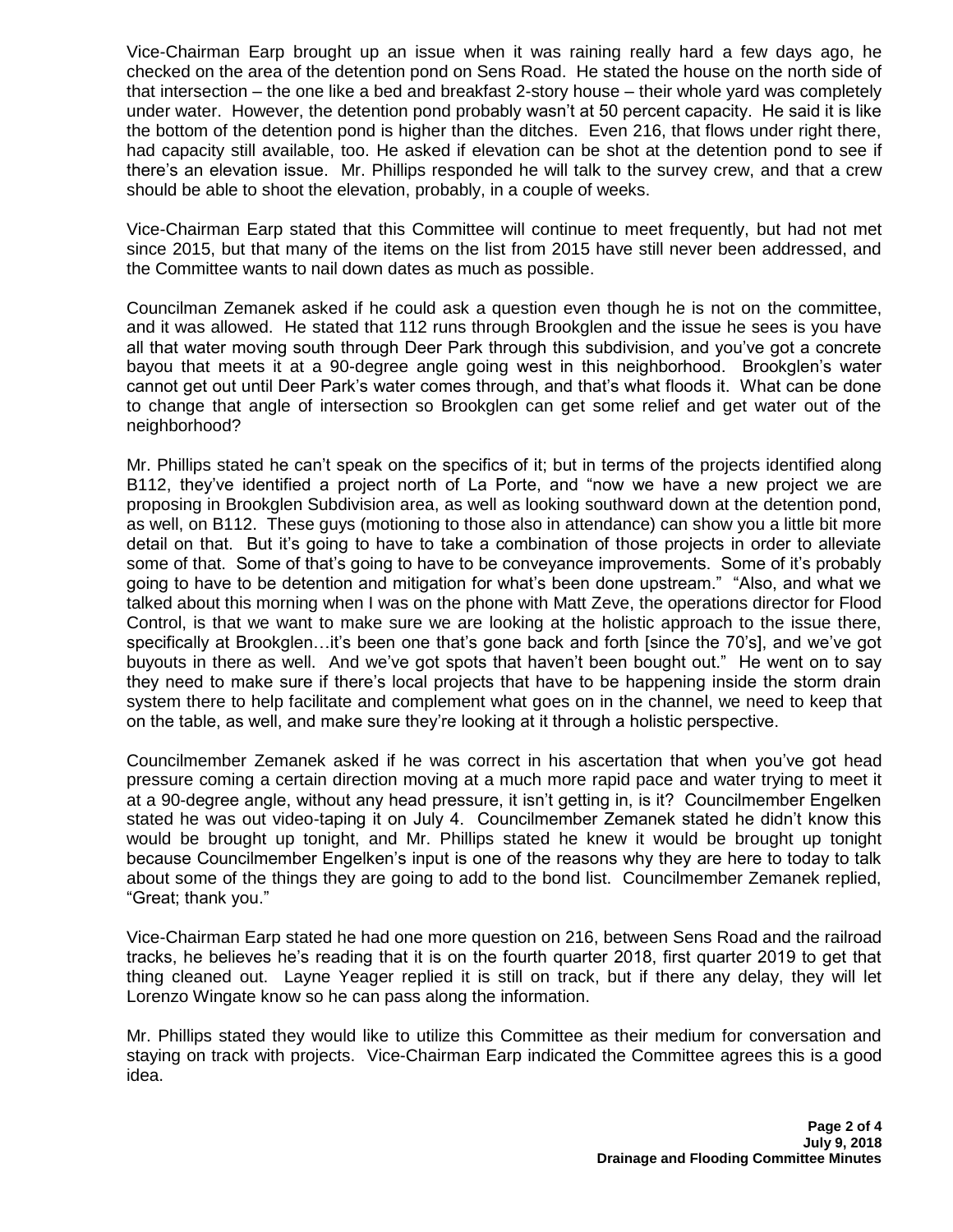Precinct Coordinator Jeremy Ratliff, with HCFCD, spoke and informed the committee of maintenance projects and presented a handout and a PowerPoint. He went over a brief history of the maintenance they have going on and some of the bond projects.

Director of Engineering Alan Black, with HCFCD, spoke and advised many of the projects will need to be well chosen if the Bond Election passes, to get a prioritized list of projects needing to be done in La Porte.

Vice-Chairman Earp commented the Committee will work with HCFCD and Harris County Precinct 2 in order to get a list of projects prioritized. Mr. Black suggested the City provide a list and meet to discuss the projects before the August Bond Election.

Councilmember Zemanek asked whether it is feasible to get a pump station at Lomax F101-03-00 in order to get through the Pipeline Corridor. Mr. Black responded pump stations are the last resort due to pump stations having to be powered by electricity and when lines go down, they need a back-up generator; and there is also the factor of having to conduct routine maintenance of pump stations to assure they are pumping properly and not flooding downstream.

Mr. Black provided information on funding sources for the City of La Porte.

Councilmember Engelken commented he heard there may be a subdivision built at Fairmont and Red Buff that will increase blocked drainage in the Brookglen subdivision and asked what restrictions will the City of Pasadena have for detention facilities for the new subdivision. Mr. Black responded developments have to mitigate the increase flow in the form of storm water detention basins.

Vice-Chairman Earp thanked everyone for attending the meeting to discuss flooding issues, and looks forward to meeting with them again.

Vice-Chairman Earp address Don Pennell and Corby Alexander regarding what was requested at the last meeting, and that is to provide dates and costs on each of the items listed on the agenda, and where we are on each item. We need the dates, targets, approximate cost, so we can start figuring out funding and timing, and we want to look at it at every meeting from here on out.

- **(b) Brookglen Subdivision – L. Wingate/D. Pennell**
- **(c) Bob's Gully – L. Wingate/D. Pennell**
- **(d) Lomax F101-03-00 Drainage Channel Feasibility Study – L. Wingate/D. Pennell**
- **(e) Little Cedar Bayou F216 Phase II Improvements – L. Wingate/D. Pennell**
- **(f) Battleground Estates Improvements – L. Wingate/D. Pennell**
- **(g) North P Street Culvert Improvement – L. Wingate/D. Pennell**
- **(h) Re-grading/Desilting H., L., & P., Streets – L. Wingate/D. Pennell**
- **(i) Bayside Terrace – L. Wingate/D. Pennell**